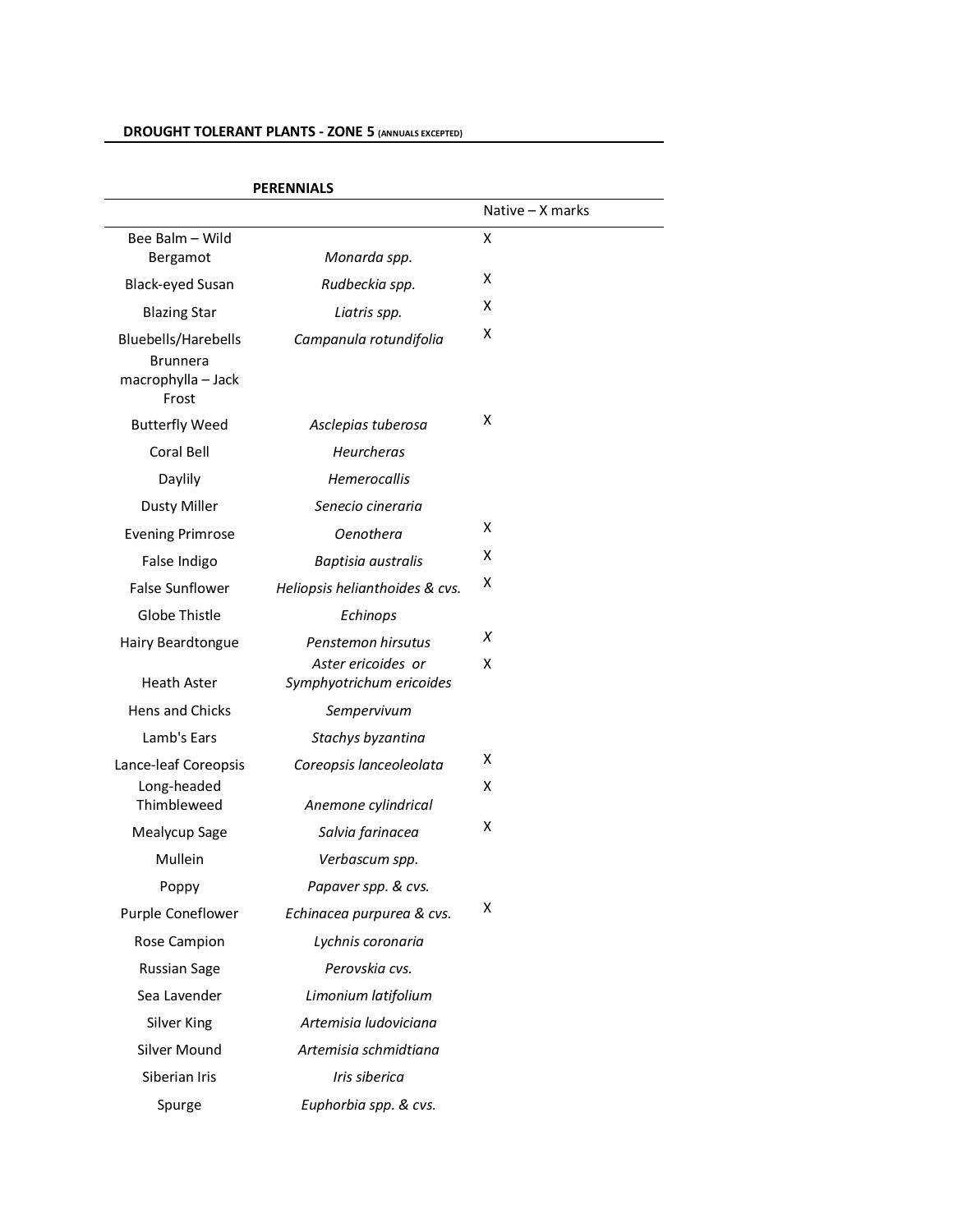| <b>GRASSES</b>     |                      |   |  |
|--------------------|----------------------|---|--|
| Yellow Cone flower | Ratibida pinnata     | x |  |
| Yarrow             | Achillea millefolium |   |  |
| Thrift             | Armeria spp. & cvs.  |   |  |
| Stonecrop          | Sedum spp. & Cvs.    |   |  |

| <b>Blue Fescue</b>        | Festuca glauca              |   |
|---------------------------|-----------------------------|---|
| <b>Blue Oat Grass</b>     | Helictotrichon sempervirens |   |
| <b>Bluestem</b>           | Andropogon spp.             | X |
| <b>Feather Reed Grass</b> | Calamagrostis x acutiflora  |   |
| <b>Fountain Grass</b>     | Pennisetum alopecuroides    |   |
| Indian Grass              | Sorghastrum nutans          | x |
| Little Bluestem           | Schizachyrium scoparium     | x |
| Maiden grass**            | Schizachyrium scoparium     |   |
| <b>Purple Moor Grass</b>  | Molinia caerula             |   |
| <b>Quaking Grass</b>      | Briza maxima                |   |
| Ravenna Grass             | Erianthus ravennae          |   |
| Sedge                     | Carex spp. & cultivars      |   |
| <b>Switch Grass</b>       | Panicum virgatum            | x |
| <b>Tufted Hair Grass</b>  | Deschampsia cespitosa       |   |
|                           |                             | X |
| Rye grass                 | I olium                     |   |

### **TREES, SHRUBS AND VINES**

| American Chestnut                      | Castanea dentata        |
|----------------------------------------|-------------------------|
| Beauty Bush                            | Kolkwitzia amabilis     |
| <b>Bluebeard</b>                       | Caryopteris spp. & cvs. |
| <b>Butterfly Bush</b><br>Colorado Blue | Buddleia daviddi & cvs. |
| Spruce                                 | Picea pungens           |
| Common Hop Tree                        | Ptelea trifoliata L.    |
| Cotoneaster                            | Cotoneaster species     |
| Hick's Yew                             | Taxus cuspidata         |
| Junipers                               | Juniperus               |
| I arch                                 | I arix decidua          |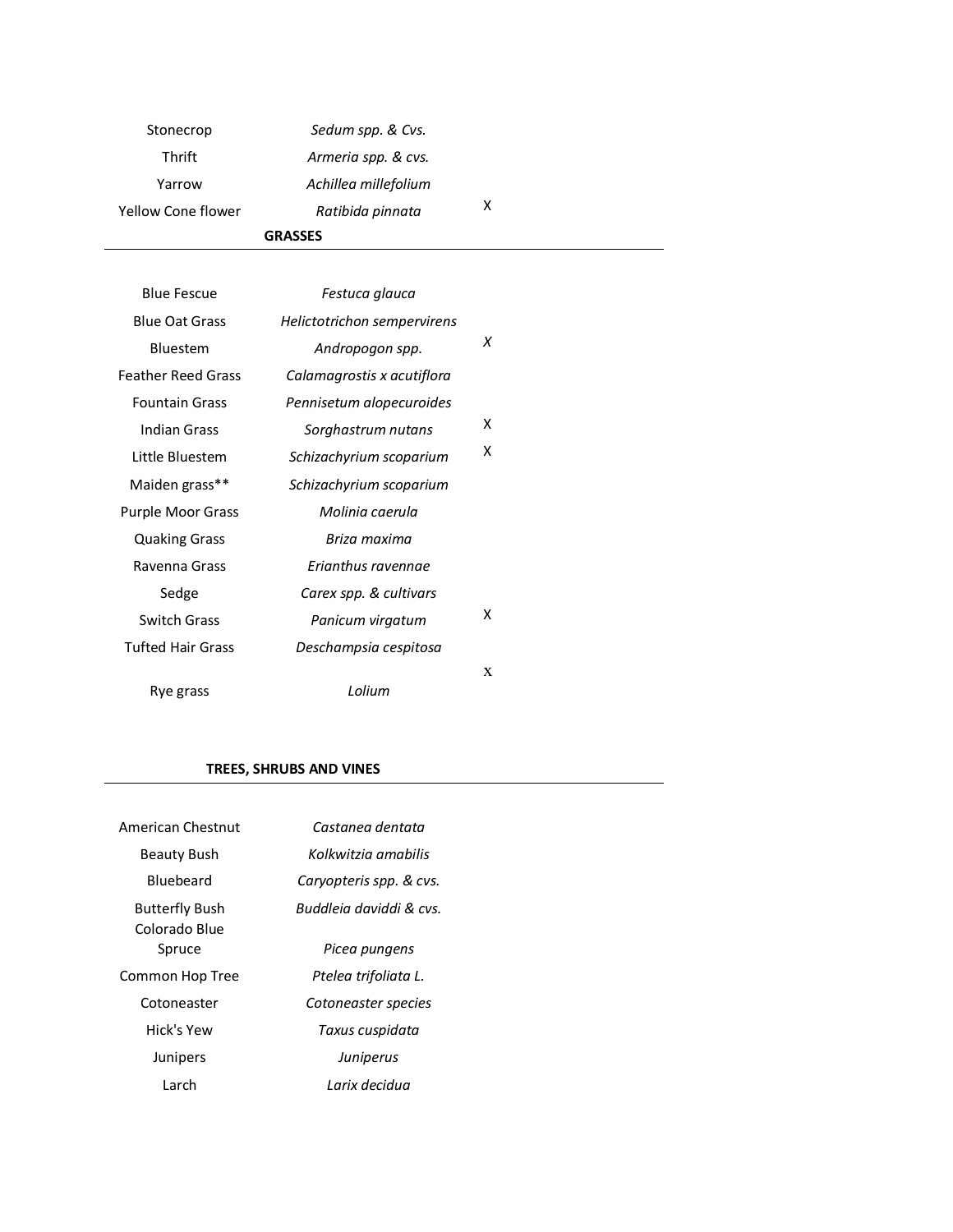| Lilac                     | Syringa vulgaris                                                                 |          |
|---------------------------|----------------------------------------------------------------------------------|----------|
| Mock Orange               | Philadelphus spp.                                                                |          |
| Mugo Pine                 | Pinus mugo                                                                       |          |
| Ninebark                  | Physocarpus opulifolius & cvs.                                                   | x        |
| Oaks                      | Quercus                                                                          | x        |
| Peashrub**                | Caragana                                                                         |          |
| Pine<br>Potentilla        | Pinus<br>Abbotswood' & cultivars<br>Shrubby Cinquefoil – potentilla<br>fruticosa | x        |
| Rose of Sharon            | Hibiscus syriacus                                                                |          |
| Saskatoon<br>Serviceberry | Amelanchier alnifolia                                                            | x        |
| Smoke Bush                | Cotinus coggyria & cvs.                                                          |          |
| $Sumac**$                 | Rhus spp.                                                                        | X - some |
| Wisteria**                | Wisteria                                                                         |          |
| Weigela                   | Caprifoliaceae                                                                   |          |
| Adam's Needle             | Yucca filamentosa                                                                |          |

### **GROUNDCOVERS**

| Catmint                  | Nepeta species                    |
|--------------------------|-----------------------------------|
| Fescue grass             | Festuca species                   |
| <b>Hens &amp; Chicks</b> | Sempervivum species               |
| Lady's Mantle            | Alchemilla mollis                 |
| Mugwort, Sagebrush       | Artemisia species                 |
| Perennial Candytuft      | <i><b>Iberis sempervirens</b></i> |
| Pussytoes                | Antennaria species                |
| Sedum Angelina           | Sedum rupestre                    |
| Snow in Summer**         | Cerastium tomentosum              |
| Speedwell**              | Veronica species                  |
| Spotted<br>Deadnettle**  | I amium maculatum                 |
| Sweet Woodruff**         | Galium odoratum                   |
| Thyme                    | Thymus                            |
| Wild Strawberry          | Fragaria virginiana               |
|                          | <b>Annuals</b>                    |